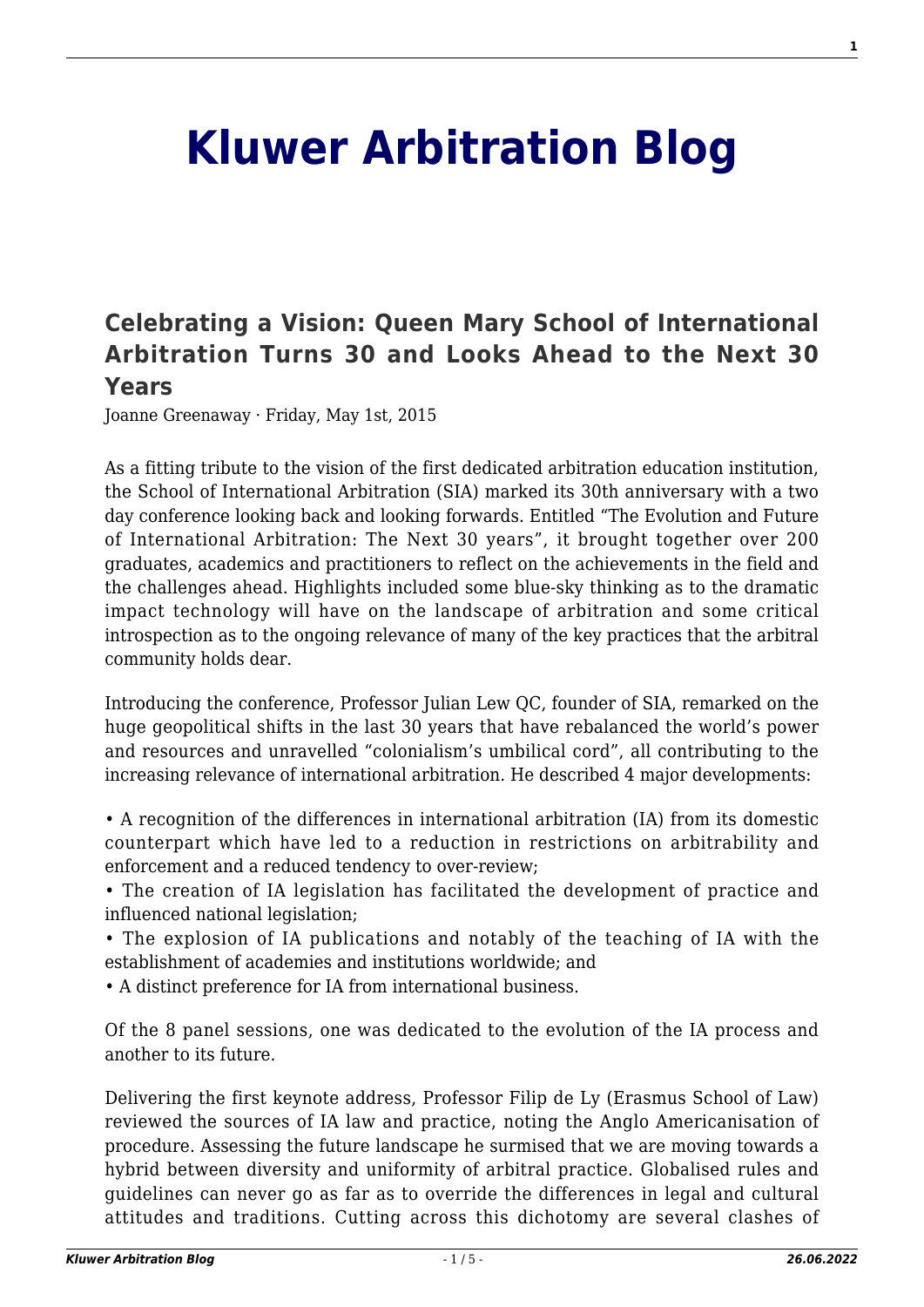principles: namely of party versus arbitrator autonomy, autonomy and a fair hearing, autonomy and efficiency and a fair hearing and efficiency.

Professor Sebastien Besson (Python & Peter Atorneys at Law) went on to consider the role of case law in the evolution of IA, its centrality but also its limits as regards the development of actual arbitral practice. Analysing trends, Professor Luke Nottage (University of Sydney), noted the success of efficiencies in IA but the comparative lack of success in containing rising costs, even in the Asia Pacific region where costs structures are lower, perhaps because arbitration remains "the only game in town for resolving international commercial disputes".

Finally, Dr Laurence Shore (Herbert Smith Freehills) provided some critical perspective on the evolution of practice from the time when electric typewriters were used to draft briefs. His comments focussed on the "holy grail" of document production, witness statements and cross-examination. Redfern Schedules, he argued, initially intended to organise and discipline parties to produce only certain types of documents, have become "a trial within a trial". The complexity of the system of matching documents to categories and the determination of counsel to procure what they say they need has "made the system simply unworkable". In the age where tablet devices will replace bundles, cases should be led by "what the arbitrator needs to decide rather than what counsel thinks they need". Challenging our over-reliance on witness statements, Dr Shore noted that tribunals rarely rely on witness statements in their award. Fact statements are key since documents rarely speak for themselves but the fallibility and flawed recollection of witnesses points to the need for thinking around the development of a new system that is more conducive to reaching the truth, such as video evidence-in-chief or a Q&A system. As regards cross-examination, Anglo-Americanisation is often criticised, sometimes justifiably and often because is the cross-examination is poorly executed and used simply to get documents into the evidence. Ultimately, Shore argued, whilst recognising the lawyers need to put their case, the process should be structured to put the arbitrators in a position to make a sound decision.

Looking forwards, the panel on the evolution of process considered how to regulate counsel conduct in the years to come, how institutions and arbitrators can and should manage the process and, finally, how the enormous technological advances will impact upon the conduct of international arbitration. On counsel conduct, Michael Hwang stressed the need to develop sanctions for offending counsel for behaviours such as bribery, breaches of confidentiality to a third party and copying notes of opposing counsel. He noted the concerns that sanctions introduced pre-award may lead to allegations of bias on the part of the tribunal; post-award is even more problematic given that the tribunal would be functus officio. Hwang recommended establishing independent disciplinary committees that would be responsible for sanctioning. This, he argued, would create "uniform standards of appropriate sanctions and stimulate best practice".

Turning to the issue of conflicts disclosure, Alexis Mourre (Castaldi Mourre & Partners) insisted that this was the cornerstone of trust and confidence. In his view, it is the arbitral institutions that should continue to take responsibility for sanctioning failures in this regard and should be as demanding as possible. He underlined the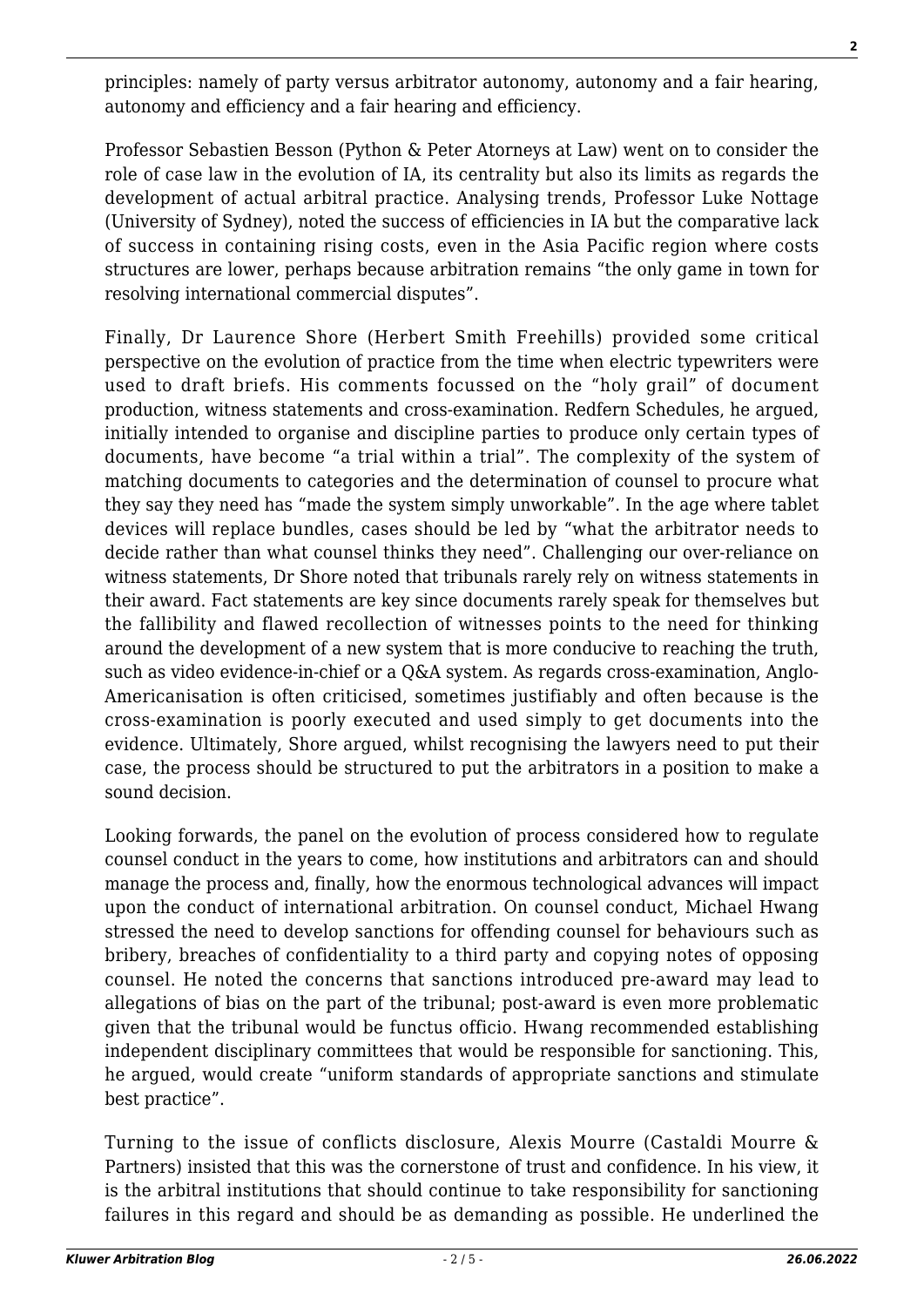importance of the soft law that the IBA has developed (and recently refined) in creating the consensus around this issue. The evolution of this area may well extend to the publication by institutions of challenge decisions, despite the ICC's official reluctance to do so.

Michael Schneider (Lalive) went on to raise and critically analyse several new conceptual models that could transform the way we (and arbitrators in particular) manage arbitration in the coming years and decades: the 'Reed retreat' is an idea involving gathering arbitrators together pre-hearing to frontload their preparation and be in a position to ask questions of the parties and invite them to focus on particular areas. Similarly, the Rifkin 'town elder model' is premised on more interaction between arbitrator and parties, allowing the arbitrator to involve him/herself in the presentation of the dispute and better advise the parties about preparing their case. Finally, 'collaborative arbitration' could involve the arbitrator as a continuous helper to the parties, involving constructive discussion as to which evidence would suffice. A clear theme emerged around the various proposed models that arbitrators should assume a more hands-on role, directing the parties to the dispute and focussing their evidence. Schneider acknowledged that this approach had already begun to find its way into the rules. The LCIA Rules, for example, give the arbitrators power to take the initiative and the IBA Evidence Rules encourage the tribunal to identify issues for preliminary determination. He also acknowledged the spectrum along which this role could be played out, from impartial referee to dispute resolver but that the ownership transfer of the case from counsel to arbitrator should no longer be deferred until the hearing and post-hearing stage.

Arguably the most thought-provoking ideas were presented by Rob Smit (Simpson, Thatcher & Bartlett LLP), outlining the advances in technology that could transform the arbitration landscape. The pace of change, with computer power doubling every 18 months, makes the future (for which we must plan) almost inconceivable. Nonetheless, given current advances, huge shifts are likely to occur in the way we conduct hearings, hear witnesses and deal with multi-lingual nature of international arbitration. As regards hearings, currently extremely costly and disruptive, the future, he argued, resides not in videoconferencing but in telepresence, a projection of 3D figures so that parties can attend "holographically", and one may not know until one tries to hand over a document to a virtual party, that they are in fact not actually there. This could indeed change the cost-benefit analysis of whether hearings are required. Linguistic differences will be managed not through human translators but through universal translation technology using electrodes that read reverberations and translate them into sound, or through computers that lip-read and synthesise, thereby cutting costs and improving accuracy and fluidity. Reliability of witness evidence will also be enhanced enormously by scanners that have a vastly superior record in detecting truth compared to human arbitrators.

These advances in technology will no doubt bring fundamental changes to the way in which we conduct ourselves in the next 30 years. However, whether they will fundamentally change the nature of arbitration is less certain. Technology could enhance efficiency and materially impact the roles of the various players but ultimately advocates will still have to present a story and arbitrators to decide cases.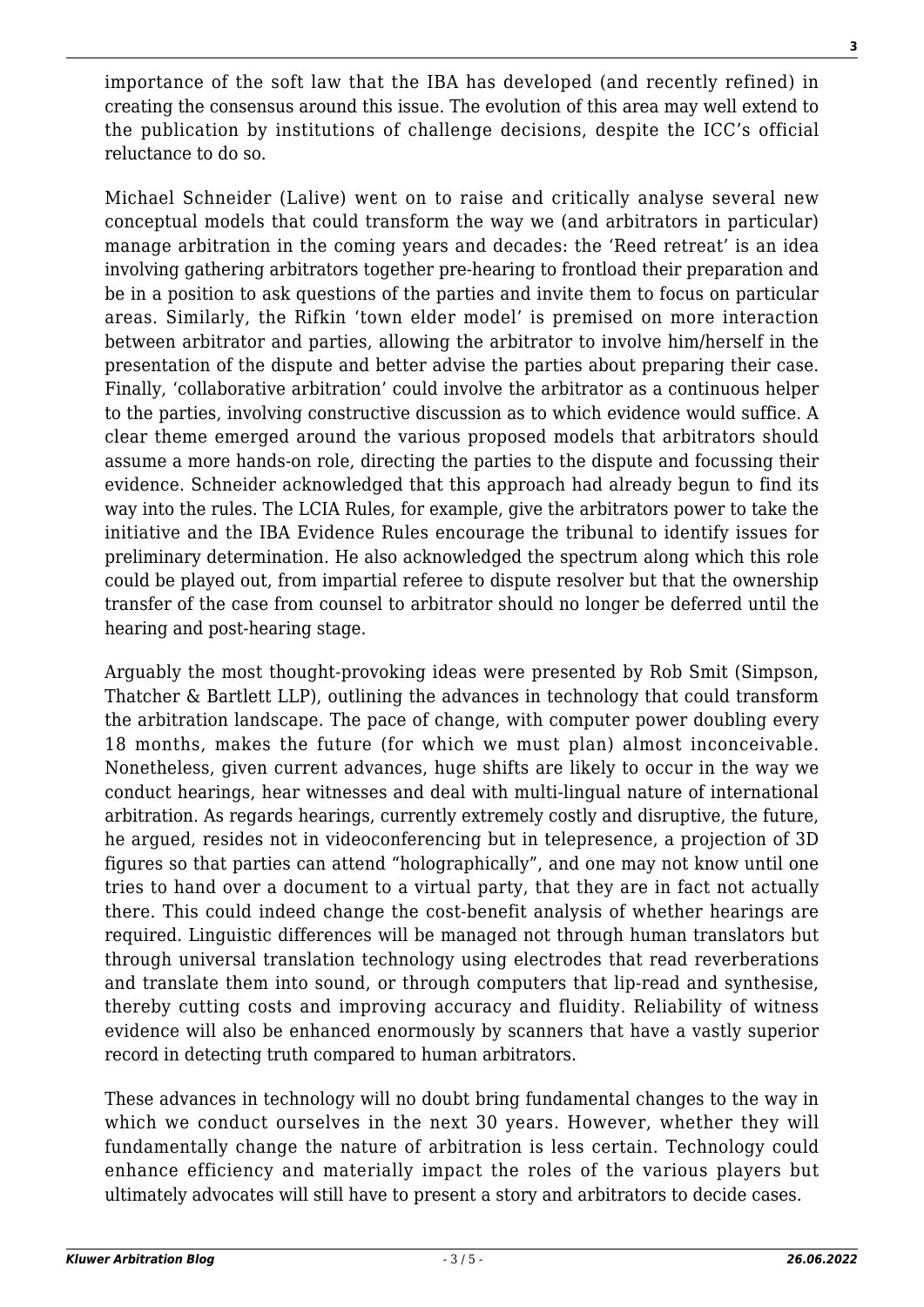Balancing the counsel's imperative to present the case with the arbitrators need to deal with it fairly and efficiently was perhaps the key concern of all those who presented over the course of the conference. There was clear consensus that to achieve the appropriate balance, there should be a never-ending process of trying to improve the way we conduct international arbitration in light of changing needs. The next 30 years may no longer hold a place for complacency and reflexive behaviours. The SIA has certainly produced an enormous cadre of graduates, thinkers and institutions worldwide built on a similar model, all of whom will be well placed to address these challenges.

*To make sure you do not miss out on regular updates from the Kluwer Arbitration Blog, please subscribe [here](http://arbitrationblog.kluwerarbitration.com/newsletter/). To submit a proposal for a blog post, please consult our [Editorial Guidelines.](http://arbitrationblog.kluwerarbitration.com/editorial-guidelines/)*

## **Profile Navigator and Relationship Indicator**

Offers 6,200+ data-driven arbitrator, expert witness and counsel profiles and the ability to explore relationships of 13,500+ arbitration practitioners and experts for potential conflicts of interest.

[Learn how](https://www.wolterskluwer.com/en/solutions/kluwerarbitration/practiceplus?utm_source=arbitrationblog&utm_medium=articleCTA&utm_campaign=article-banner) **[Kluwer Arbitration Practice Plus](https://www.wolterskluwer.com/en/solutions/kluwerarbitration/practiceplus?utm_source=arbitrationblog&utm_medium=articleCTA&utm_campaign=article-banner)** [can support you.](https://www.wolterskluwer.com/en/solutions/kluwerarbitration/practiceplus?utm_source=arbitrationblog&utm_medium=articleCTA&utm_campaign=article-banner)



This entry was posted on Friday, May 1st, 2015 at 9:00 am and is filed under [Arbitral](http://arbitrationblog.kluwerarbitration.com/category/arbitral-award/)